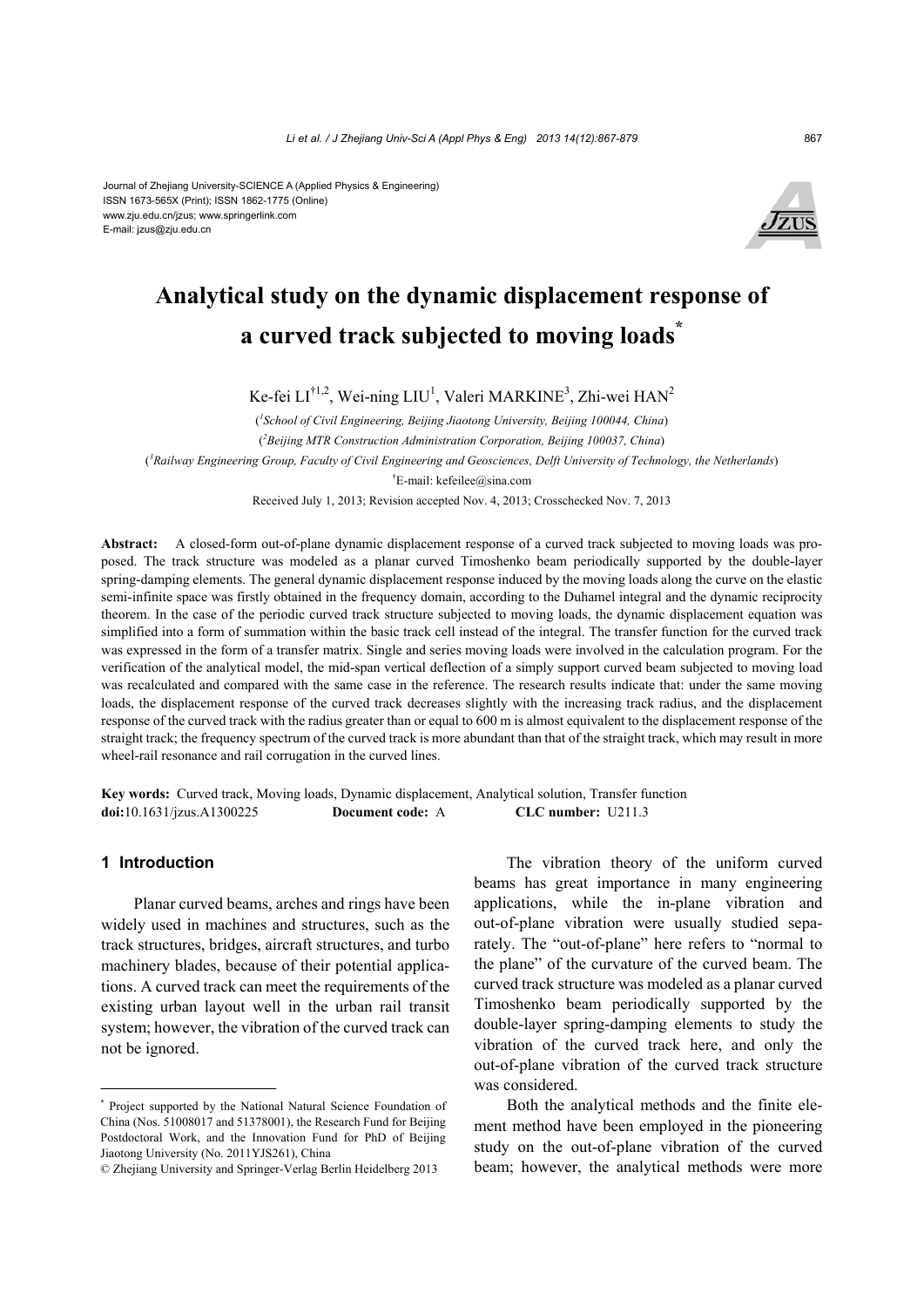popular in use. For the finite element method, the complex formulations for the existing element property matrices of the curved beam element discourage the engineers from employing it to analyze either inplane or out-of-plane vibration of the curved beams.

For this analytical study, the out-of-plane vibration equations of the curved beams and an analytical solution for a circular ring were firstly derived by Love (1927). Then, Den Hartog (1928) obtained the natural frequencies of circular arcs with fixed and hinged boundary conditions using the Rayleigh-Ritz method. Volterra and Morell (1961) obtained the lowest natural frequency of elastic arc for vibrations outside the plane of initial curvature. However, the theory above gave wrong results for the higher mode frequencies, since earlier analytical studies were based on the classical beam theory with the effects of shear deformation and/or rotary inertias neglected.

It was not until the 1970s that Rao (1971) presented more accurate models to derive the natural frequencies of the circular rings and arcs, in which the effects of shear deformation and rotary inertias were both taken into account. Using a transfer matrix approach, Bickford and Strom (1975) obtained the natural frequencies and mode shapes for both the in-plane and out-of-plane vibrations of plane curved beams accounting for shear deformation, rotary inertia and extension of the neutral axis. Then, it was found that the accuracy of the results may be improved if the effect of variation in curvature across the cross-section of the thick curved beam was considered (Bickford and Maganty, 1986). Then, Montalvão e Silva and Urgueira (1988) derived the dynamic stiffness matrices for the out-of-plane vibration of the curved beams to get the natural frequencies. The frequency equations for the multi-span circular curved beam were derived, with the circumferential forces in the curved beam being neglected (Wang *et al*., 1980). Afterwards, more complicated formulations were derived by applying the discrete Green functions and using the numerical integration to obtain the eigenvalues for both the in-plane and out-of-plane free vibrations of the non-uniform curved beams (Kawakami *et al*., 1995). The wave propagation approach was also very useful in vibration analysis, in which the vibration of elastic structures such as strings, beams, and plates can be described in terms of waves propagating and attenuating in waveguides (Yong and Lin, 1989). Considering the

curved bridge coupling of bending and torsion in the vertical direction, as well as the bending and axial deformation in the horizontal direction, the precise transfer matrixes of the curved beam were derived in vertical and horizontal directions to calculate the horizontal and vertical vibration frequencies and vibration modes (Sun *et al*., 2009).

Few works have been conducted for the vibration response of the curved beams under moving loads and concern was mainly placed on the vertical or out-of-plane vibration of the curved bridges under moving loads (Tan and Shore, 1968; Genin *et al*., 1982; Sun and Li, 2009). Yang *et al*. (2001) derived the analytical solutions for a horizontally curved beam subjected to vertical loads due to the gravities of the vehicles and horizontal loads due to the centrifugal forces of the vehicles moving along a circular path; however, they neglected the effect of shear deformation and considered only the first mode approximations for the vertical defection and torsional angle in the forced vibration analysis.

The problem of a moving load was reviewed in detail in (Timošenko, 1953), where its cominginto-being can be traced to the beginning of the nineteenth century, the time of erection of the early railway bridges (Stokes, 1849), which makes it one of the original problems of structural dynamics in general. The vibration response of the track structure under moving loads has also been paid much attention. Initially, the track was modeled as a continuous supported Euler beam on the elastic foundation, ignoring the periodic sleeper. The model was then improved as the Timoshenko beam with higher modes; the contribution of the shear stress was taken into account (Zhai, 2002). In the case where the track is invariant in the longitudinal direction, the dynamic solution can be efficiently obtained in the frequencywave number domain (Degrande and Lombaert, 2001; Ding *et al*., 2010). A dynamic analytical model was established on the periodically supported track structure subjected to the moving loads (Liu and Zhang, 2004; Zhang, 2004). However, the straight track structure was only considered.

An analytical solution on the dynamic displacement response of the curved track subjected to moving loads was proposed in this study, in which the track structure was modeled as a planar curved Timoshenko beam periodically supported by the double-layer spring-damping elements. The general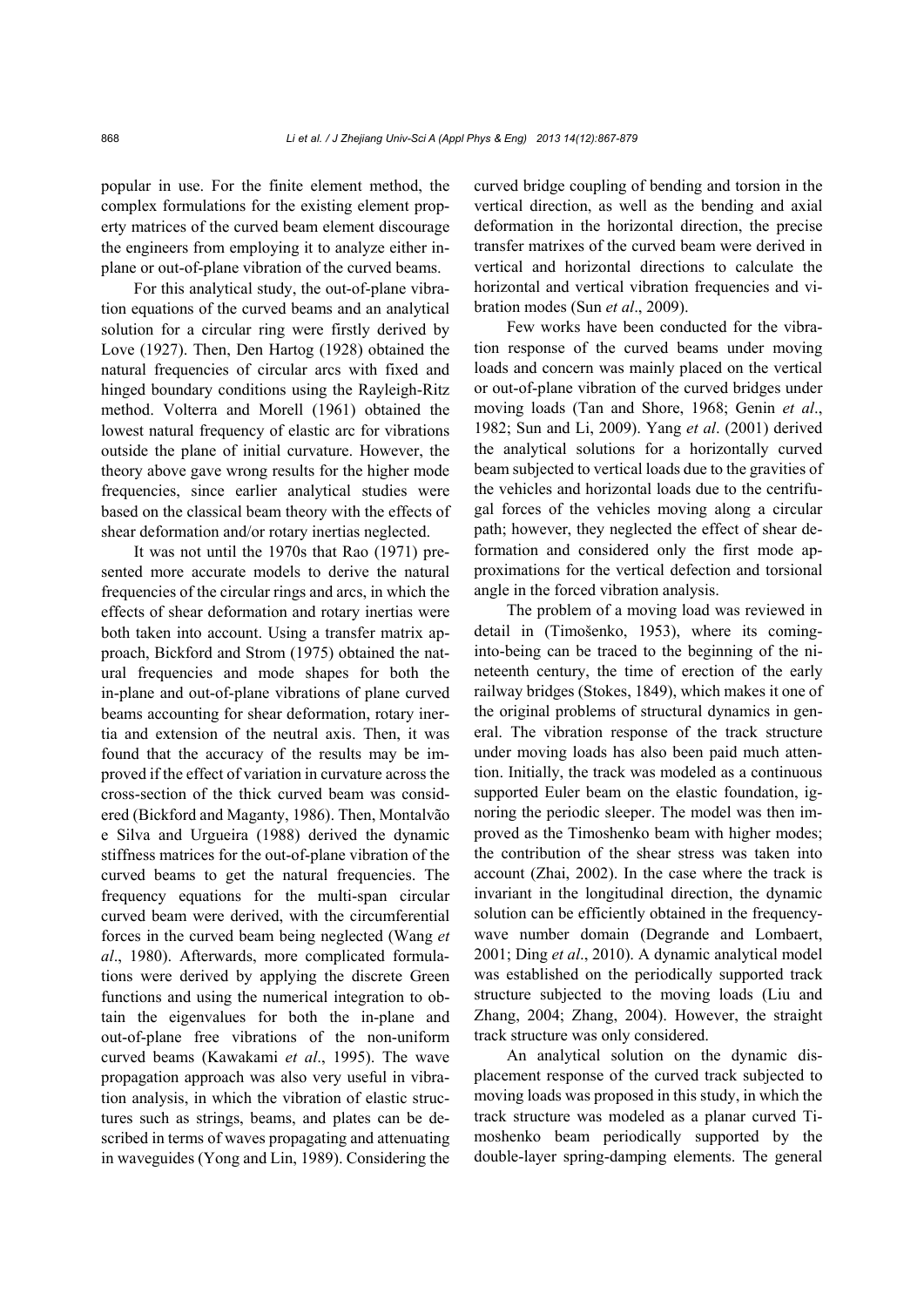dynamic displacement response induced by the moving loads along the curve on the elastic semi-infinite space was firstly obtained, according to the Duhamel integral and the Dynamic Reciprocity Theorem. In the case of a periodic curved track structure subjected to moving loads, the dynamic displacement response equation in the frequency domain was simplified into a form of summation within the basic track cell instead of the integral. The transfer function for the curved track was expressed in the form of a transfer matrix. Various kinds of moving loads were involved in the calculation program. The midpoint vertical deflection of a simply support curved beam subjected to single moving load was recalculated and compared with the same case in (Yang *et al.*, 2001) to verify the correctness of the analytical model. Then the dynamic displacement response of the curved track with different radius was studied.

# **2 Semi-infinite space subjected to a single moving load**

Firstly, let us consider the vertical load  $g_k(t)$ (Fig. 1), moving along the curve on an elastic semi-infinite space. The vertical dynamic displacement response of the point *ξ* can be expressed by

$$
u(\xi,t) = \int_{-\infty}^{+\infty} g_k(\tau) h_z(\theta_\xi, \theta(\tau), t - \tau) d\tau, \qquad (1)
$$

where  $u(\xi, t)$  represents the vertical displacement of the point  $\zeta$ ;  $h_z(\theta_\zeta, \theta(\tau), t-\tau)$  represents the vertical transfer function between the load point  $\theta(\tau)$  and the point  $\zeta$ , and when  $t-\tau<0$ ,  $h_z(\theta_\zeta, \theta(\tau), t-\tau) \equiv 0$ .

As shown in Fig. 1, the load  $g_k(t)$  moves along the curve with the radius of *R*,  $\theta_{k0}$  is the initial position of the moving load, and *c* is the moving speed, then Eq. (1) can be rewritten as

$$
u(\xi,t) = \int_{-\infty}^{+\infty} g_k(\tau) h_z(\theta_\xi, \theta_{k0} + c\tau, t - \tau) d\tau.
$$
 (2)

According to the dynamic reciprocal theorem and the theory of the forward Fourier transformation, the frequency-domain displacement response can be expressed by

$$
\hat{u}(\xi,\omega) = \int_{-\infty}^{+\infty} g_k(\tau)\hat{h}_z(\theta_{k0} + c\tau, \theta_{\xi}, \omega) \exp(-i\omega\tau) d\tau,
$$
\n(3)

where  $\hat{h}_z(\theta_{k0} + c\tau, \theta_{\xi}, \omega)$  represents the transfer function in the frequency domain; *ω* represents the circular frequency; " $\sim$ " is defined to be the expression in the frequency domain, similarly hereinafter.

So far, the time-domain and frequency-domain dynamic displacement responses of the point *ξ* on the elastic semi-infinite space subjected to the vertical moving load along the curve are obtained.



**Fig. 1 Semi-infinite space subjected to a single moving load along the curve** 

# **3 Track structure subjected to a single moving load**

The dynamic displacement response of the periodically supported track structure subjected to a single moving load is considered. As shown in Fig. 2, half of the track structure is only taken into account. The track structure is subdivided into a certain amount of basic track cells, with the support spacing of  $\theta_{\text{cell}}$ .



**Fig. 2 Periodically supported curved track subjected to a single moving load** 

The vertical load  $g_k(t)$  moves along the rail, *c* is the moving speed,  $\theta_{k0}$  is the initial position of the load. *ξ* is the point on the rail. The load point *θ* can be expressed by

$$
\theta = \theta_{k0} + ct. \tag{4}
$$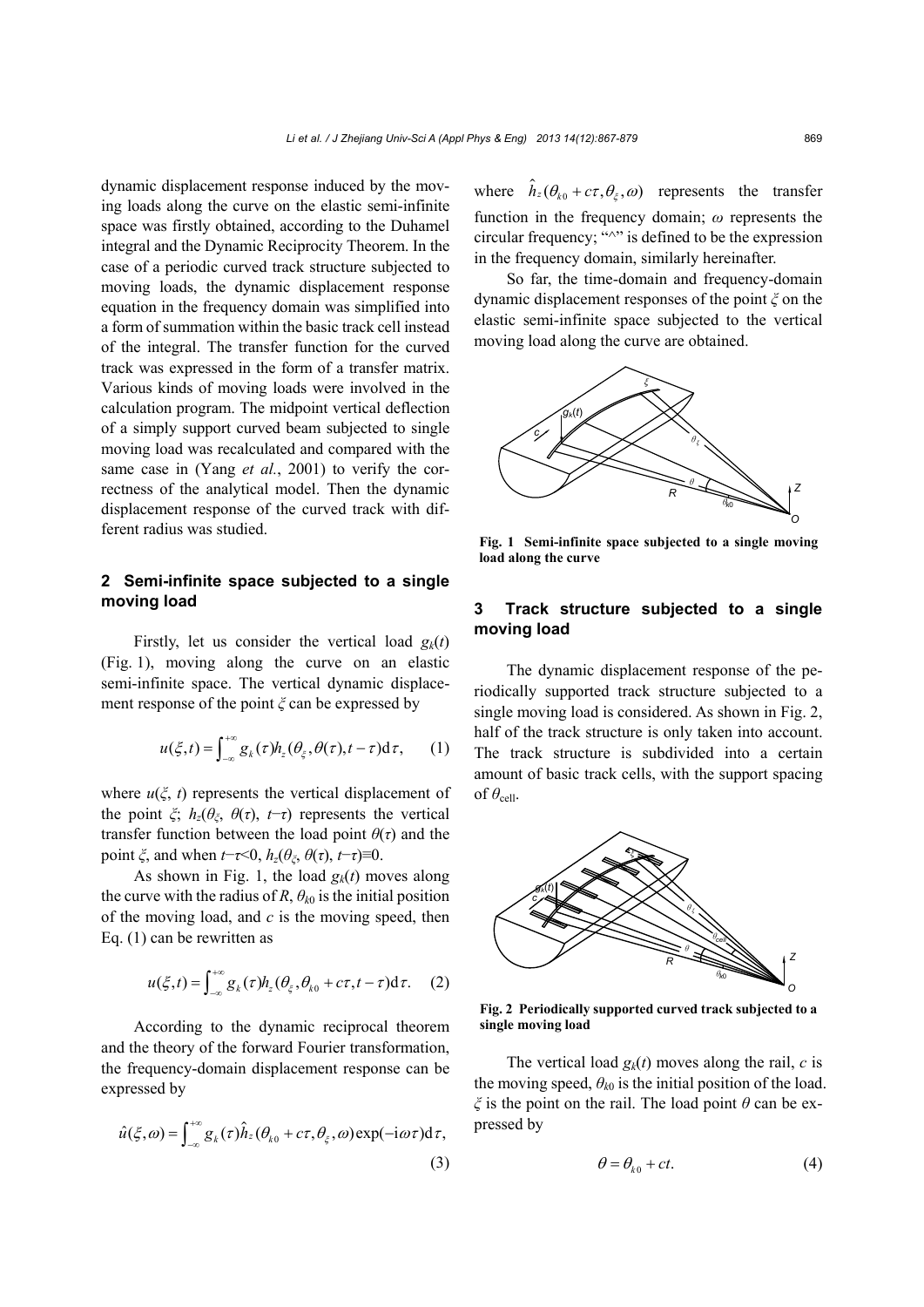As shown in Fig. 3, the local coordinate system is set up in a basic track cell. The relationship between the global coordinate system and the local coordinate system can be defined as

$$
\tilde{\theta} = \theta - n_{\theta} \theta_{\text{cell}},\tag{5}
$$

$$
\widetilde{\theta}_{\xi} = \theta_{\xi} - n_{\xi} \theta_{\text{cell}},\tag{6}
$$

$$
\widetilde{\theta}_{k0} = \theta_{k0} - n_{k0} \theta_{\text{cell}},\tag{7}
$$

where """ is defined to be the expression in the local coordinate system, similarly hereinafter; *nθ* represents the quantity of the track cells between the origin *O* and the load point  $\theta$  in the global coordinate;  $n_{\xi}$ represents the quantity of the track cells between the origin *O* and the point *ξ* in the global coordinate; and  $n_{k0}$  represents the quantity of the track cells between the origin *O* and the initial position  $\theta_{k0}$  of the load in the global coordinate. Then, we have

$$
t = (\theta - \theta_{k0}) / c = \tilde{\tau} + (n_{\theta} - n_{k0})\theta_{cell} / c, \qquad (8)
$$

$$
\tilde{\tau} = (\tilde{\theta} - \tilde{\theta}_{k0}) / c. \tag{9}
$$



**Fig. 3 Local coordinate system set up in a basic track cell**

As the load moving in a basic track cell, the frequency-domain dynamic displacement response in Eq. (3) can be simplified into a form of summation within the basic track cell instead of the integral.

$$
\hat{u}(\xi,\omega)_{\theta_{\text{cell}}} = \int_{-\infty}^{+\infty} g(\tau)\hat{h}_z(\theta_{k0} + c\tau, \theta_{\xi}, \omega) \exp(-i\omega\tau) d\tau \n= \int_{0}^{\frac{\theta_{\text{cell}}}{c}} g\left(\tilde{\tau} + \frac{(n_{\theta} - n_{k0})\theta_{\text{cell}}}{c}\right) \n\times \hat{h}_z(\theta_{k0} + c\tilde{\tau} + (n_{\theta} - n_{k0})\theta_{\text{cell}}, \theta_{\xi}, \omega) \n\times \exp\left(-i\omega\left(\tilde{\tau} + \frac{(n_{\theta} - n_{k0})\theta_{\text{cell}}}{c}\right)\right) d\tilde{\tau}.
$$
\n(10)

As the load moving along the curved track, the displacement response of the point *ξ* can be expressed by

$$
\hat{u}(\xi,\omega) = \int_{-\infty}^{+\infty} g(\tau) \hat{h}_z (\theta_{k0} + c\tau, \theta_{\xi}, \omega) \exp(-i\omega\tau) d\tau \n= \sum_{n_{\theta} = n_{k0}}^{n_{k0} + \theta_{\tau} / \theta_{cell}} \int_{0}^{\theta_{cell}} g\left(\tilde{\tau} + \frac{(n_{\theta} - n_{k0})\theta_{cell}}{c}\right) \n\times \tilde{h}_z (\theta_{k0} + c\tilde{\tau} + (n_{\theta} - n_{k0})\theta_{cell}, \theta_{\xi}, \omega) \n\times \exp\left(-i\omega\left(\tilde{\tau} + \frac{(n_{\theta} - n_{k0})\theta_{cell}}{c}\right)\right) d\tilde{\tau},
$$
\n(11)

where  $n_\theta$  increases with the load moving along the rail, and  $\theta_t$  is the overall length of the curved track.

Taking Eq.  $(9)$  into Eq.  $(11)$ , then we can obtain:

$$
\hat{u}(\xi,\omega)
$$
\n
$$
= \sum_{n_{\theta}=n_{k0}}^{n_{k0}+\theta_{l}/\theta_{cell}} \frac{1}{c} \int_{\tilde{\theta}_{k0}}^{\tilde{\theta}_{k0}+\theta_{cell}} g\left(\frac{(\tilde{\theta}-\tilde{\theta}_{k0})+(n_{\theta}-n_{k0})\theta_{cell}}{c}\right)
$$
\n
$$
\times \hat{h}_{z}(\tilde{\theta}+n_{\theta}\theta_{cell},\theta_{\xi},\omega)
$$
\n
$$
\times \exp\left(-i\omega\left(\frac{(\tilde{\theta}-\tilde{\theta}_{k0})+(n_{\theta}-n_{k0})\theta_{cell}}{c}\right)\right) d\tilde{\theta},
$$
\n(12)

which represents the frequency-domain dynamic displacement response of the track structure subjected to a single moving load.

# **4 Track structure subjected to a series of moving loads**

Now, the periodically supported curved track structure subjected to a series of moving loads is considered. As shown in Fig. 4, the *m*-axle loads  $g_k(t)$  $(k=1, 2, ..., m)$ , with time-dependent amplitudes, move along the rail, and the initial position coordinate of the moving loads is  $(\rho_{k0}, \theta_{k0}, z_{k0})$  ( $k=1, 2, ..., m$ ), the moving speed is *c*.



**Fig. 4 Periodically supported track structure subjected to a series of moving loads along the curve**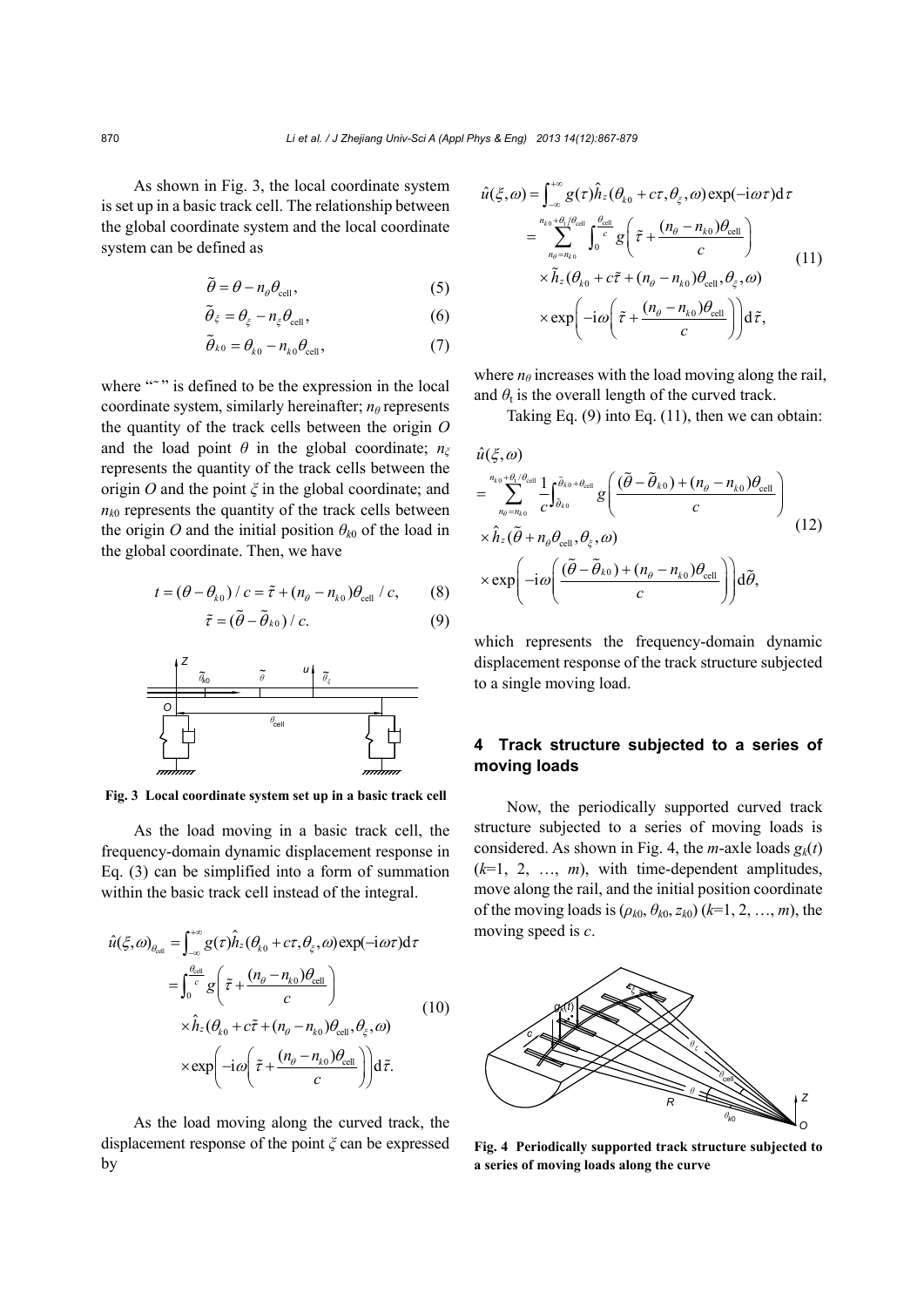The position of the  $k$ th load  $g_k(t)$  can be expressed by  $[\rho, \theta, z]^{T} = [\rho_{k0}, \theta_{k0} + ct, z_{k0}]^{T}$ , and  $(\rho_{k0}, \theta_{k0}, z_{k0})$ is the initial position of the load  $g_k(t)$ .

The series of moving loads along the rail can be expressed by

$$
f(\rho,\theta,z,t) = \sum_{k=1}^{m} \delta(\rho - \rho_{k0})
$$
  
 
$$
\times \delta(\theta - \theta_{k0} - ct) \delta(z - z_{k0}) g_k(t) e_z.
$$
 (13)

According to the forward Fourier transformation, we can obtain:

$$
\hat{f}(\rho,\theta,z,\omega) = \sum_{k=1}^{m} \int_{-\infty}^{+\infty} \delta(\rho - \rho_{k0}) \delta(\theta - \theta_{k0} - ct)
$$
\n
$$
\times \delta(z - z_{k0}) g_k(t) e_z \exp(-i\omega t) dt.
$$
\n(14)

Eq. (14) can be simplified as

$$
\hat{f}(\theta,\omega) = \frac{1}{c} \sum_{k=1}^{m} g_k \left( \frac{\theta - \theta_{k0}}{c} \right) \exp\left( -i\omega \frac{\theta - \theta_{k0}}{c} \right). \tag{15}
$$

Substituting Eq. (15) into Eq. (12), then

$$
\hat{u}(\xi,\omega) = \sum_{k=1}^{m} \sum_{n_{\theta}=\overline{n}_{k0}}^{n_{k0}+\theta_{\epsilon}/\theta_{\text{cell}}} \frac{1}{c} \int_{\tilde{\theta}_{k0}}^{\tilde{\theta}_{k0}+\theta_{\text{cell}}} g_k \left( \frac{(\tilde{\theta}-\tilde{\theta}_{k0})+(n_{\theta}-n_{k0})\theta_{\text{cell}}}{c} \right)
$$
\n
$$
\times \hat{h}(\tilde{\theta},\theta_{\xi}+(n_{\xi}-n_{\theta})\theta_{\text{cell}},\omega)
$$
\n
$$
\times \exp\left(-i\omega \left( \frac{(\tilde{\theta}-\tilde{\theta}_{k0})+(n_{\theta}-n_{k0})\theta_{\text{cell}}}{c} \right) \right)
$$
\n
$$
\times \exp\left(-i\omega \left( \frac{\theta_{k0}-\theta}{c} \right) \right) d\tilde{\theta}, \tag{16}
$$

where  $n_{k0}$  represents the quantity of the track cells between the origin  $O$  and the load point  $y_{k0}$  in the global coordinate,  $k=1, 2, ..., m$ .

For the periodically supported track structure (Fig. 4),  $\int_{\tilde{\theta}_{k_0}}^{\tilde{\theta}_{k_0}+\theta_{cell}} = \int_{\tilde{\theta}_{k_0}}^{\theta_{cell}} + \int_0^{\tilde{\theta}_{cell}}$  $\frac{\widetilde{\theta}_{k0} + \theta_{\text{cell}}}{\widetilde{\theta}_{k0}} = \int_{\widetilde{\theta}_{k0}}^{\theta_{\text{cell}}} + \int_{0}^{\widetilde{\theta}_{k0}} = \int_{0}^{\theta_{\text{cell}}} ,$  $\int_{\tilde{\theta}_{k0}}^{\tilde{\theta}_{k0}+\theta_{cell}} = \int_{\tilde{\theta}_{k0}}^{\theta_{cell}} + \int_{0}^{\tilde{\theta}_{k0}} = \int_{0}^{\theta_{cell}}$ , we can always take the form as

$$
\hat{u}(\xi,\omega) = \sum_{k=1}^{m} \sum_{n_{\theta}=n_{k0}}^{n_{k0} + \frac{\theta_{\text{cell}}}{\theta_{\text{cell}}}} \frac{1}{C} \int_{0}^{\theta_{\text{cell}}} g_k\left(\frac{\tilde{\theta} + n_{\theta} \theta_{\text{cell}}}{C}\right)
$$

$$
\times \hat{h}_z(\tilde{\theta}, \tilde{\theta}_{\xi} + (n_{\xi} - n_{\theta})\theta_{\text{cell}}, \omega) \times \exp\left(-i\omega \left(\frac{\tilde{\theta} + n_{\theta}\theta_{\text{cell}}}{c}\right)\right) \exp\left(-i\omega \frac{\theta_k}{c}\right) d\tilde{\theta},
$$
\n(17)

where  $\theta_k$  is the distance between *k*th axle and the first axle.

Eq. (17) represents the frequency-domain vertical dynamic displacement response of the curved track subjected to a series of moving loads. Then, the transfer function  $\hat{h}_z(\tilde{\theta}, \tilde{\theta}_{\xi} + (n_z - n_a)\theta_{\text{cell}}, \omega)$  for the curved track system will be expressed in the form of the transfer matrix in the following sections.

# **5 Transfer function for a curved track structure**

As shown in Fig. 5, the curved track is simulated as a periodically supported planar curved Timoshenko beam. The periodic support is modeled as the doublelayer spring-damping element, in which the rail pad and the sleeper pad are both modeled as the spring-damping elements; the sleeper is modeled as the concentrate mass. In Fig.  $5, k_r, k_{sb}$  are the stiffness of the support under rail and sleeper, respectively; *c*r,  $c_{sb}$  are the damping of the support under rail and sleeper, respectively, and  $M<sub>s</sub>$  is the sleeper mass.

The curved track cell can be decomposed into the nonsupport curved beam elements and the support elements, as shown in Fig. 6.



**Fig. 5 Simulated model of the periodically supported track structure** 



**Fig. 6 Nonsupport beam elements and support element of the track cell**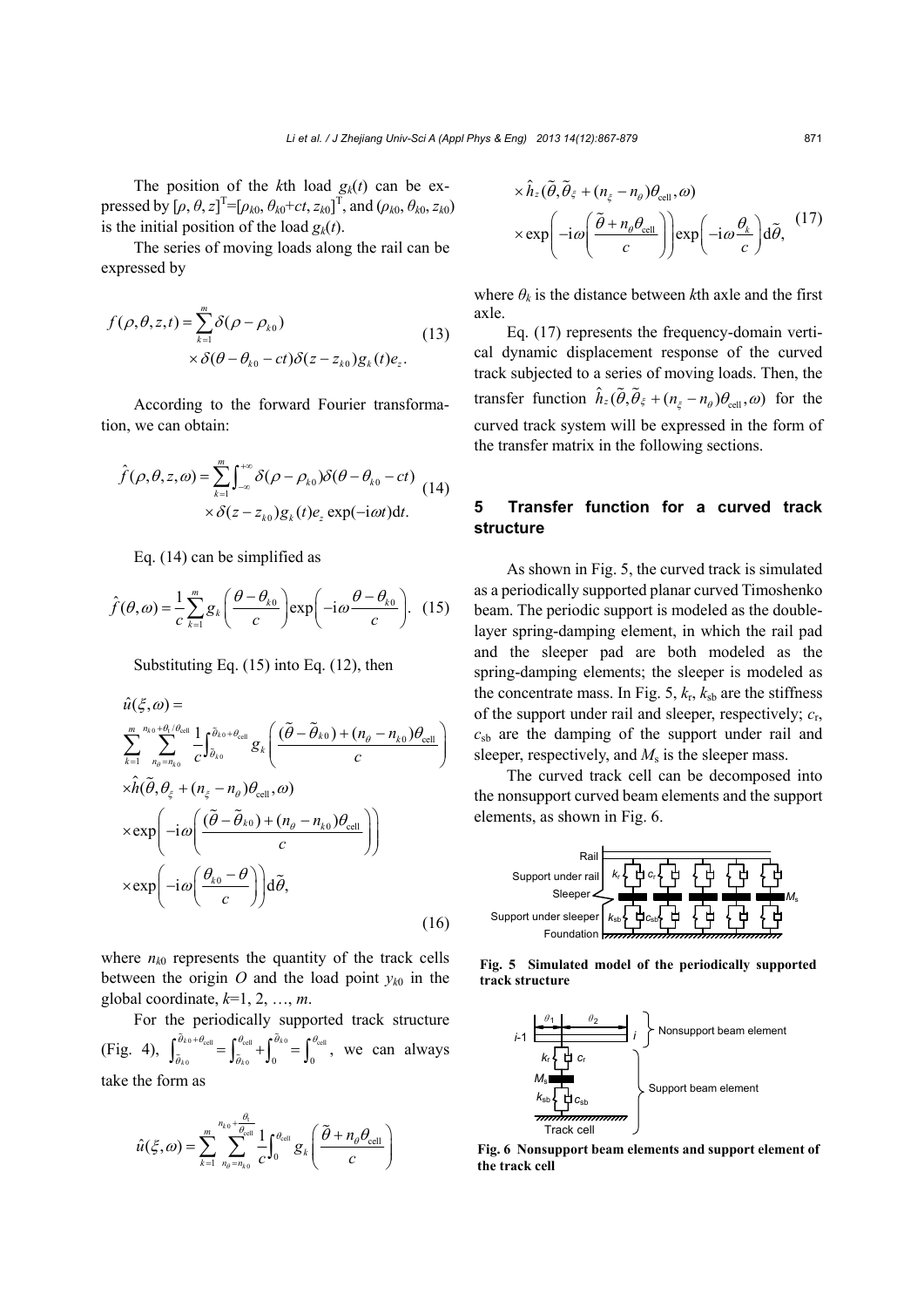Combining the transfer matrices for the nonsupport beam elements  $T_{\text{beam}}$  and the transfer matrix for the support elements  $T_{\text{support}}$ , the transfer matrix for the curved track cell  $T_{cell}$  can be expressed by

$$
T_{\text{cell}}(\theta_{\text{cell}}, \omega) = T_{\text{beam}}(\theta_{1}, \omega) T_{\text{support}}(\omega) T_{\text{beam}}(\theta_{2}, \omega), (18)
$$

where  $\theta_{\text{cell}} = \theta_1 + \theta_2$ .

The state variables of the point are defined as  $\mathbf{S}(\omega) = [Q_z, M_y, M_x, B_i, u, \alpha, \varphi, \gamma]^\text{T}$ , and then the state variables of the point *i*−1 and the point *i* will be:

$$
\mathbf{S}_{i}(\omega) = \mathbf{T}_{\text{cell}}(\theta_{\text{cell}}, \omega) \mathbf{S}_{i-1}(\omega),
$$
 (19)

where  $S_i(\omega)$  and  $S_{i-1}(\omega)$  are the state variables of the point *i* and the point *i*−1, respectively.

 $\hat{H}_z(\tilde{\theta}, \tilde{\theta}_{\xi} + (n_{\xi} - n_{\theta})\theta_{\text{cell}}, \omega)$  is defined to be the transfer function for the state variables  $S(\theta, \omega)$ . Then, the transfer function  $\hat{H}_z(\tilde{\theta}, \tilde{\theta}_{\xi} + (n_{\xi} - n_{\theta})\theta_{cell}, \omega)$  can be solved as the product of the state variables  $S(\theta, \omega)$ of the load point *θ* and the transfer matrix  $T_{\text{track}}((n_{\xi} - n_{\theta})\theta_{\text{cell}} + (\tilde{\theta}_{\xi} - \tilde{\theta}), \tilde{\theta}, \omega)$  for the track between the load point *θ* and the point *ξ*, which is given by

$$
\hat{H}_z(\tilde{\theta}, \tilde{\theta}_{\xi} + (n_{\xi} - n_{\theta})\theta_{\text{cell}}, \omega) \n= T_{\text{track}}((n_{\xi} - n_{\theta})\theta_{\text{cell}} + (\tilde{\theta}_{\xi} - \tilde{\theta}), \tilde{\theta}, \omega)S(\theta, \omega).
$$
\n(20)

The transfer function  $\hat{h}_z(\tilde{\theta}, \tilde{\theta}_{\xi} + (n_{\xi} - n_{\theta})\theta_{\text{cell}},$  $\omega$ ) for the vertical displacement *u*, in Eq. (17), is just one of the elements of the transfer function  $\hat{H}_z(\tilde{\theta}, \tilde{\theta}_{\xi} + (n_{\xi} - n_{\theta})\theta_{\text{cell}}, \omega)$  for the state variables  $S(\theta, \omega)$ , as shown in Eq. (20).

As shown in Fig. 7, the track between the load point  $\theta$  and the point  $\xi$  can be divided into curved track cells and curved beam, and then the transfer matrix can be expressed by

$$
T_{\text{track}}((n_{\xi} - n_{\theta})\theta_{\text{cell}} + (\tilde{\theta}_{\xi} - \tilde{\theta}), \tilde{\theta}, \omega)
$$
  
=  $T_{\text{track}}((n_{\xi} - n_{\theta})\theta_{\text{cell}}, \tilde{\theta}, \omega)T_{\text{beam}}(\tilde{\theta}_{\xi} - \tilde{\theta}, \tilde{\theta}, \omega)$  (21)  
=  $T_{\text{cell}}(\theta_{\text{cell}}, \tilde{\theta}, \omega)^{(n_{\xi} - n_{\theta})}T_{\text{beam}}(\tilde{\theta}_{\xi} - \tilde{\theta}, \tilde{\theta}, \omega),$ 

where  $T_{\text{cell}}(\theta_{\text{cell}}, \tilde{\theta}, \omega)$  is the transfer matrix for the

track cell  $\theta_{\text{cell}}$ , and  $T_{\text{beam}}(\tilde{\theta}_{\xi} - \tilde{\theta}, \tilde{\theta}, \omega)$  is the transfer matrix for the curved beam  $\tilde{\theta}_{\xi} - \tilde{\theta}$ .



**Fig. 7 Track structure between the load point**  $\theta$  **and the point** *ξ*

The transfer matrix for the curved beam element  $T_{\text{beam}}$  and the transfer matrix for the support element  $T_{\text{support}}$  will be studied in the following sections.

## **5.1 Transfer matrix for the curved beam element**

As shown in Fig. 8, the length of the curved beam along the neutral axis is denoted by *s*, and the *x*-, *y*-, and *z*-axes are taken in tangential directions, radial, and transverse directions, respectively. The origin of the coordinates moves along the neutral axis of the curved beam. *u* is the transverse deflection,  $\alpha$  is the slope due to the pure bending,  $\varphi$  is the angle of torsion, *γ* is the warping angle, *R* is the radius, and  $\theta$  is the central angle corresponding to the curved element. The cross-section properties and material properties are constant along the beam. The shearing force  $Q_z$ , the bending moment  $M_{v}$ , the torsional moment  $M_{x}$ , and the double warping moment  $B_i$  are all shown in Fig. 8.



**Fig. 8 Analysis coordinates of the curved beam element**

For the infinitesimal curved beam element d*s*, the shear deformation is taken into account, then we can obtain: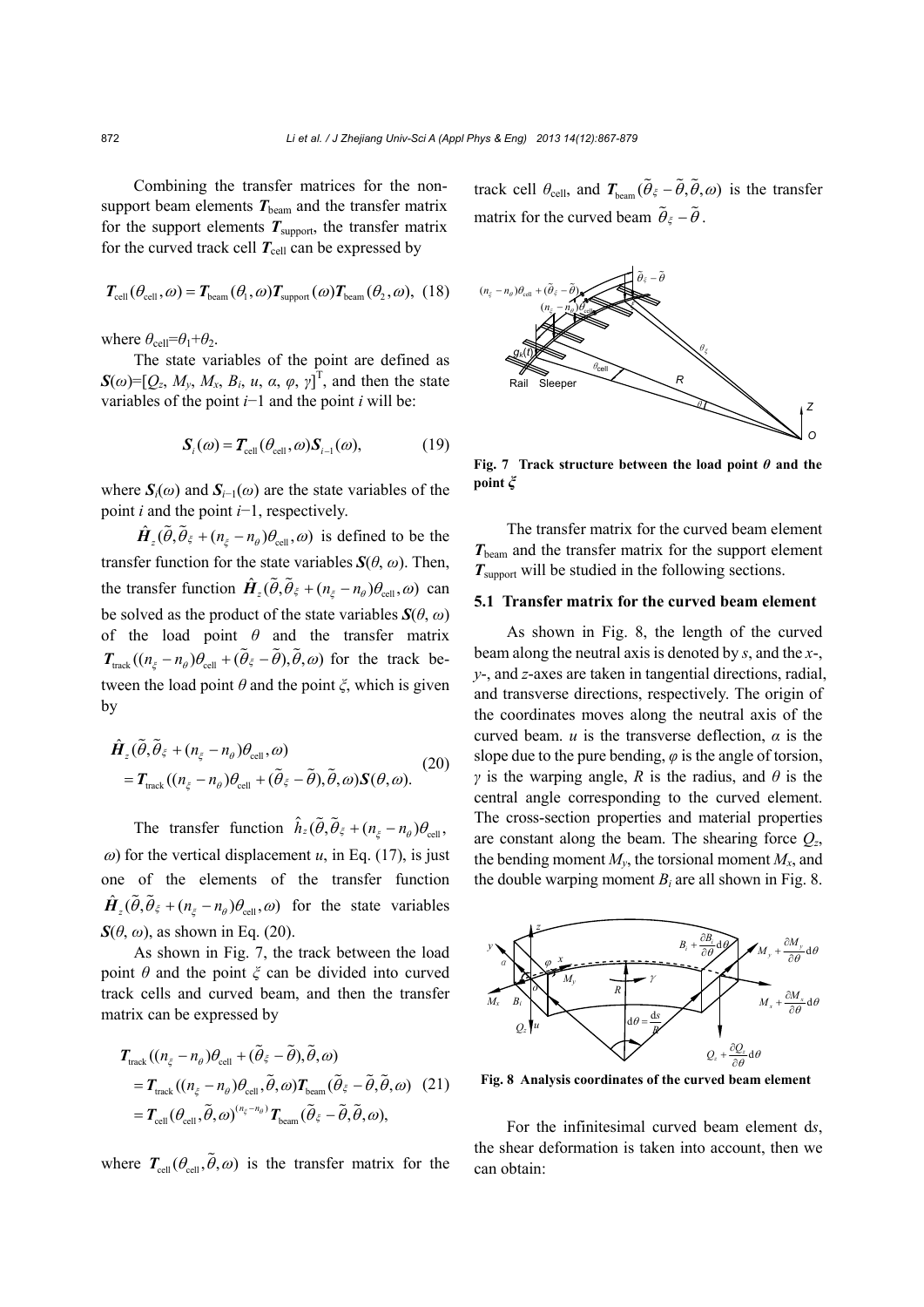$$
\alpha = \nu + \frac{\partial u}{\partial x} - \frac{\varphi x}{R},\tag{22}
$$

where *ν* is the transverse shear angle.

The vertical deflection rate  $K_v$  of the beam element is defined by

$$
K_y = \frac{\partial \alpha}{\partial x} - \frac{\varphi}{R}.
$$
 (23)

The distortion rate  $K_x$  of the beam element is defined by

$$
K_x = \frac{\partial \varphi}{\partial x} + \frac{\alpha}{R}.
$$
 (24)

The warping angle *γ* can be expressed by

$$
\gamma = \frac{\partial \varphi}{\partial x} + \frac{1}{R} \frac{\partial u}{\partial x}.
$$
\n(25)

The force-displacement relationship of the curved beam can be expressed by

$$
Q_z = KGAv,\tag{26}
$$

$$
M_{y} = -EI_{y} \left( \frac{\partial \alpha}{\partial x} - \frac{\varphi}{R} \right),
$$
 (27)

$$
M_x = -EI_s \frac{\partial^2 \gamma}{\partial x^2} + GI_a \left( \frac{\partial \varphi}{\partial x} + \frac{\alpha}{R} \right), \tag{28}
$$

$$
B_i = EI_s \frac{\partial \gamma}{\partial x},\tag{29}
$$

where  $E$  is the Young's modulus,  $G$  is the shear modulus,  $K$  is the shear correction factor,  $I<sub>v</sub>$  is the vertical bending moment of inertia,  $I_d$  is the free torsion moment of inertia,  $I_s$  is the polar moment of the cross-section, and *A* is the sectional area.

According to the equilibrium condition, the out-of-plane vibration equations of the infinitesimal curved beam element can be expressed by

$$
\frac{\partial Q_z}{\partial x} = \rho A \frac{\partial^2 u}{\partial t^2},\tag{30}
$$

$$
\frac{\partial M_y}{\partial x} = \rho I_y \frac{\partial^2 \alpha}{\partial t^2} + Q_z - \frac{M_x}{R},\tag{31}
$$

$$
\frac{\partial M_x}{\partial x} = \rho I_s \frac{\partial \varphi}{\partial t^2} + \frac{M_y}{R},\tag{32}
$$

$$
\frac{\partial B_i}{\partial x} = -M_x + GI_d \gamma,\tag{33}
$$

where  $\rho$  is the density of the curved beam.

The state variables of the point on the curved beam can be expressed by

$$
\mathbf{S} = [Q_z, M_y, M_x, B_i, u, \alpha, \varphi, \gamma]^\mathrm{T}.
$$
 (34)

Eqs.  $(22)$ – $(33)$  can be expressed by

$$
\frac{\partial S}{\partial x} = A_1 S,\tag{35}
$$

where

$$
A_{1} = \begin{bmatrix} 0 & 0 & 0 & 0 & -\rho A\omega^{2} & 0 & 0 & 0 \\ 1 & 0 & \frac{-1}{R} & 0 & 0 & -\rho I_{y}\omega^{2} & 0 & 0 \\ 0 & \frac{1}{R} & 0 & 0 & 0 & 0 & -\rho I_{s}\omega^{2} & 0 \\ 0 & 0 & -1 & 0 & 0 & 0 & 0 & 0 & 0 \\ \frac{-1}{KGA} & 0 & 0 & 0 & 0 & 1 & \frac{x}{R} & 0 \\ 0 & \frac{-1}{EI_{y}} & 0 & 0 & 0 & 0 & \frac{1}{R} & 0 \\ \frac{1}{RKGA} & 0 & 0 & 0 & 0 & \frac{-1}{R} & \frac{-x}{R^{2}} & 1 \\ 0 & 0 & 0 & \frac{1}{EI_{s}} & 0 & 0 & 0 & 0 & 0 \end{bmatrix}
$$

The general solution for Eq. (35) can be expressed as

$$
\mathbf{S}(x) = e^{A_1 x} \mathbf{S}_0, \tag{36}
$$

where  $S_0$  is the constant matrix.

The curved beam can be divided into many infinitesimal elements, with the length of  $\Delta x$ , then we can obtain:

$$
x_{l} = l\Delta x, \ l = 1, 2, 3, ..., \qquad (37)
$$
  

$$
x_{l+1} = x_{l} + \Delta x, \qquad (38)
$$

then

$$
\mathbf{S}(x_{l+1}) = \mathbf{T}_{\text{beam}}(\Delta x) \mathbf{S}(x_l), \tag{39}
$$

where  $T_{\text{beam}}(\Delta x) = e^{A_1 \Delta x}$ ,  $S(x_{l+1})$  and  $S(x_l)$  are the state variables of the point  $x_{l+1}$  and the point  $x_l$ , respectively.

Based on the precise integration method of the exponential matrix (Sun and Li, 2009):

$$
T_{\text{beam}}(\Delta x) = e^{A_1 \Delta x} = (e^{A_1 \Delta x / 2^N})^{2^N} = (e^{A_1 \beta})^{2^N}, \qquad (40)
$$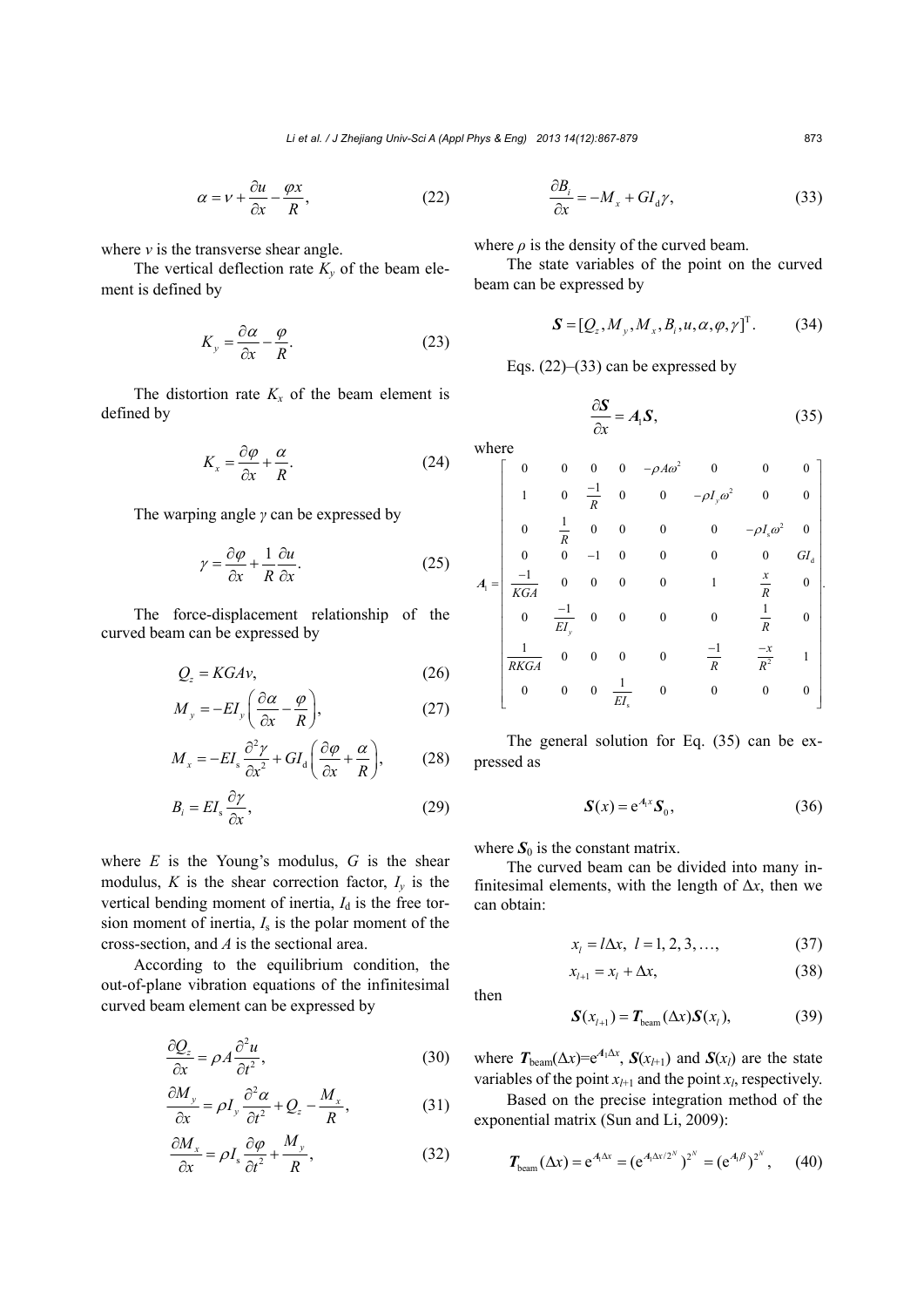where  $\beta = \Delta x/2^N$ ,  $N=20$ .

In order to avoid the loss of the accuracy during the rounding operation in the precise integration method, the exponential matrix is calculated in two steps.

Firstly, the exponential matrix is expanded to the Taylor series:

$$
T(\beta) = e^{A_1 \beta} = I + T_0, \qquad (41)
$$

$$
T_0 = A_1 \beta + (A_1 \beta)^2 / 2! + ... + (A_1 \beta)^L / L!,
$$
 (42)

where  $L$  is the truncation order, and generally  $L=2$ , that is  $T_0 = A_1 \beta + (A_1 \beta)^2 / 2!$ .

Then,  $T_{\text{beam}}(\Delta x)$  can be expressed by

$$
T_{\text{beam}}(\Delta x) = (I + T_0)^{2^N} = (I + T_0)^{2^{N-1}} (I + T_0)^{2^{N-1}},
$$
 (43)

$$
(I + T_0)(I + T_0) = I + 2T_0 + T_0^2.
$$
 (44)

 $T_i$  ( $j=1, 2, ..., N$ ) can be expressed by

$$
T_{j+1} = 2T_j + T_j^2.
$$
 (45)

Finally,

$$
T_{\text{beam}}(\Delta x) = (I + T_0)^{2^N}
$$
  
=  $(I + T_1)^{2^{N-1}} = (I + T_2)^{2^{N-2}} = (I + T_3)^{2^{N-3}}$  (46)  
= ... =  $I + T_N$ ,  $N = 20$ .

Then, the transfer matrix of the curved beam element *T*beam can be settled.

#### **5.2 Transfer matrix for the support element**

As shown in Fig. 9, let us consider the support element, of which the state variables are defined as

For the left hand side:

$$
\mathbf{S}_{\mathrm{s}}^{\mathrm{L}} = [Q_{\mathrm{s}z}^{\mathrm{L}}, M_{\mathrm{s}y}^{\mathrm{L}}, M_{\mathrm{s}x}^{\mathrm{L}}, B_{\mathrm{s}i}^{\mathrm{L}}, u_{\mathrm{s}}^{\mathrm{L}}, \alpha_{\mathrm{s}}^{\mathrm{L}}, \varphi_{\mathrm{s}}^{\mathrm{L}}, \gamma_{\mathrm{s}}^{\mathrm{L}}]^{\mathrm{T}};
$$
  
For the right hand side:  

$$
\mathbf{S}_{\mathrm{s}}^{\mathrm{R}} = [Q_{\mathrm{s}z}^{\mathrm{R}}, M_{\mathrm{s}y}^{\mathrm{R}}, M_{\mathrm{s}x}^{\mathrm{R}}, B_{\mathrm{s}i}^{\mathrm{R}}, u_{\mathrm{s}}^{\mathrm{R}}, \alpha_{\mathrm{s}}^{\mathrm{R}}, \varphi_{\mathrm{s}}^{\mathrm{R}}, \gamma_{\mathrm{s}}^{\mathrm{R}}]^{\mathrm{T}}.
$$

Then we can obtain:

$$
u_{s}^{R} = u_{s}^{L}, \ \alpha_{s}^{R} = \alpha_{s}^{L}, \ \phi_{s}^{R} = \phi_{s}^{L}, \ \gamma_{s}^{R} = \gamma_{s}^{L},
$$
  
\n
$$
Q_{sz}^{R} = Q_{sz}^{L} - k_{v}(\omega)u_{s}^{L}, \ M_{sy}^{R} = M_{sy}^{L},
$$
  
\n
$$
M_{sx}^{R} = M_{sx}^{L}, \ B_{si}^{R} = B_{si}^{L},
$$
\n(47)

where  $k_v(\omega)$  is the composite stiffness of the doublelayer support element, which can be expressed by

$$
k_{\rm v}(\omega) = \frac{ck_{\rm r}(ck_{\rm sb} - M_{\rm s}\omega^2)}{ck_{\rm r} + (ck_{\rm sb} - M_{\rm s}\omega^2)},
$$
(48)

where 
$$
ck_{sb} = \frac{ck_sck_b}{ck_s + ck_b}
$$
,  $ck_s = k_s + i\omega c_s$ ,  $ck_b = k_b + i\omega c_b$ ,

 $ck_{\rm r} = k_{\rm r} + i\omega c_{\rm r}$ .  $k_{\rm r}$ ,  $k_{\rm s}$ , and  $k_{\rm b}$  are the stiffness of the rail pad, the sleeper pad, and the subgrade, respectively; *c*r,  $c_s$ , and  $c_b$  are the damping of the rail pad, the sleeper pad and the subgrade, respectively.

Eq. (47) can be expressed as 
$$
S_s^R = T_{support} S_s^L
$$
,  
\n
$$
\begin{bmatrix}\n1 & 0 & 0 & 0 & -k_v(\omega) & 0 & 0 & 0 \\
0 & 1 & 0 & 0 & 0 & 0 & 0 & 0 \\
0 & 0 & 1 & 0 & 0 & 0 & 0 & 0 \\
0 & 0 & 0 & 1 & 0 & 0 & 0 & 0 \\
0 & 0 & 0 & 0 & 1 & 0 & 0 & 0 \\
0 & 0 & 0 & 0 & 0 & 1 & 0 & 0 \\
0 & 0 & 0 & 0 & 0 & 0 & 1 & 0\n\end{bmatrix}
$$
\nwhere  $T_{support} = \begin{bmatrix}\n1 & 0 & 0 & 0 & -k_v(\omega) & 0 & 0 & 0 \\
0 & 1 & 0 & 0 & 0 & 0 & 0 & 0 \\
0 & 0 & 0 & 0 & 1 & 0 & 0 & 0 \\
0 & 0 & 0 & 0 & 0 & 0 & 1 & 0 \\
0 & 0 & 0 & 0 & 0 & 0 & 0 & 1\n\end{bmatrix}$ .

**Fig. 9 State variables of the support element**

# **5.3 Initial state variables of the curved track structure**

Based on the transfer matrix for the curved track structure obtained above, the initial state variables of the curved track structure will be expressed in two different cases: the moving load applied on the curved beam between two support elements and the moving load applied on the support element.

1. The load applied on the curved beam between two support elements

The state variables of the curved beam element are defined to be  $S^L$  for the left side and  $S^R$  for the right side, as shown in Fig. 10.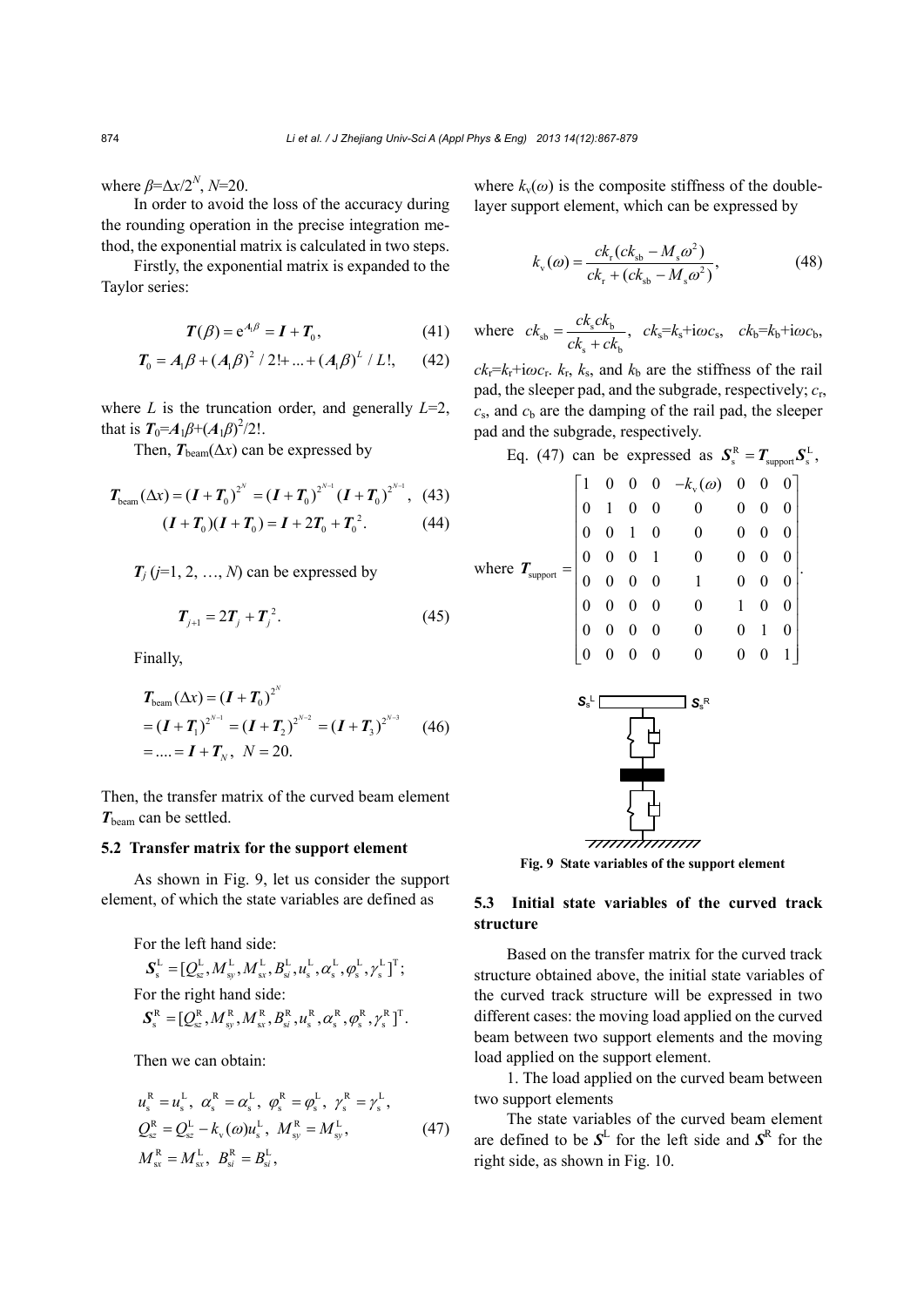$$
\mathbf{S}^{\text{L}} = [Q_z^{\text{L}}, M_y^{\text{L}}, M_x^{\text{L}}, B_i^{\text{L}}, u^{\text{L}}, \alpha^{\text{L}}, \varphi^{\text{L}}, \gamma^{\text{L}}]^{\text{T}},
$$
  

$$
\mathbf{S}^{\text{R}} = [Q_z^{\text{R}}, M_y^{\text{R}}, M_x^{\text{R}}, B_i^{\text{R}}, u^{\text{R}}, \alpha^{\text{R}}, \varphi^{\text{R}}, \gamma^{\text{R}}]^{\text{T}}.
$$
 (49)

According to the transfer matrix, one can obtain:

$$
\mathbf{S}^{\mathrm{R}} = T_{\mathrm{beam}}(\Delta x) \mathbf{S}^{\mathrm{L}}.
$$
 (50)

When the load  $P_z$  is applied on the curved beam between the two support elements, it is reasonable to assume that the transverse deflection  $u$ , the slope  $\alpha$ , the angle of torsion *φ*, the warping angle *γ*, the bending moment  $M_{\nu}$ , the torsional moment  $M_{\nu}$ , and the double warping moment  $B_i$  are the same at this position from the left side to the right side. The summation share force of the beam on the left side and right side is equal to the applied load  $P_z$ , which can be expressed by

$$
\mathbf{S}^{\text{R}} - \mathbf{S}^{\text{L}} = [P_z, 0, 0, 0, 0, 0, 0, 0]^{\text{T}}.
$$
 (51)

Substituting Eq. (50) into Eq. (51), the initial state variables of both sides of the curved beam elements can be settled.



**Fig. 10 Mechanical analysis of the curved beam element**

2. The load applied on the support element The state variables of the double sides of the support element are defined to be  $S<sup>L</sup>$  for the left side and  $S<sup>R</sup>$  for the right side.

$$
\mathbf{S}^{\text{L}} = [Q_z^{\text{L}}, M_y^{\text{L}}, M_x^{\text{L}}, B_i^{\text{L}}, u^{\text{L}}, \alpha^{\text{L}}, \varphi^{\text{L}}, \gamma^{\text{L}}]^{\text{T}},
$$
  

$$
\mathbf{S}^{\text{R}} = [Q_z^{\text{R}}, M_y^{\text{R}}, M_x^{\text{R}}, B_i^{\text{R}}, u^{\text{R}}, \alpha^{\text{R}}, \varphi^{\text{R}}, \gamma^{\text{R}}]^{\text{T}}. \tag{52}
$$

When the load  $P_z$  is applied on the support element, as shown in Fig. 11, the displacement of the support is *X*, then

$$
\mathbf{S}^{\mathrm{L}} + \mathbf{S}^{\mathrm{R}} + [P_z, 0, 0, 0, 0, 0, 0, 0]^{\mathrm{T}} = X k_{\mathrm{v}}(\omega). \tag{53}
$$

According to the transfer matrix, we can obtain:

$$
\mathbf{S}^{\mathrm{R}} = \mathbf{T}_{\mathrm{beam}} (\Delta x / 2) \mathbf{T}_{\mathrm{support}} \mathbf{T}_{\mathrm{beam}} (\Delta x / 2) \mathbf{S}^{\mathrm{L}}.
$$
 (54)

Substituting Eq. (54) into Eq. (53), the initial state variables of both sides of the support element can be expressed.

With the initial state variables and the transfer function for the curved track expressed above, the dynamic displacement of the curved track subjected to the moving loads can be obtained.



**Fig. 11 Mechanical analysis of the support element**

## **6 Calculation results**

Based on the analytical model obtained in the previous sections, the numerical computations were performed to illustrate the dynamic displacement response of the curved track subjected to moving loads, using the calculation program formed with Matlab. The calculation process is shown in Fig. 12.



**Fig. 12 Calculation process**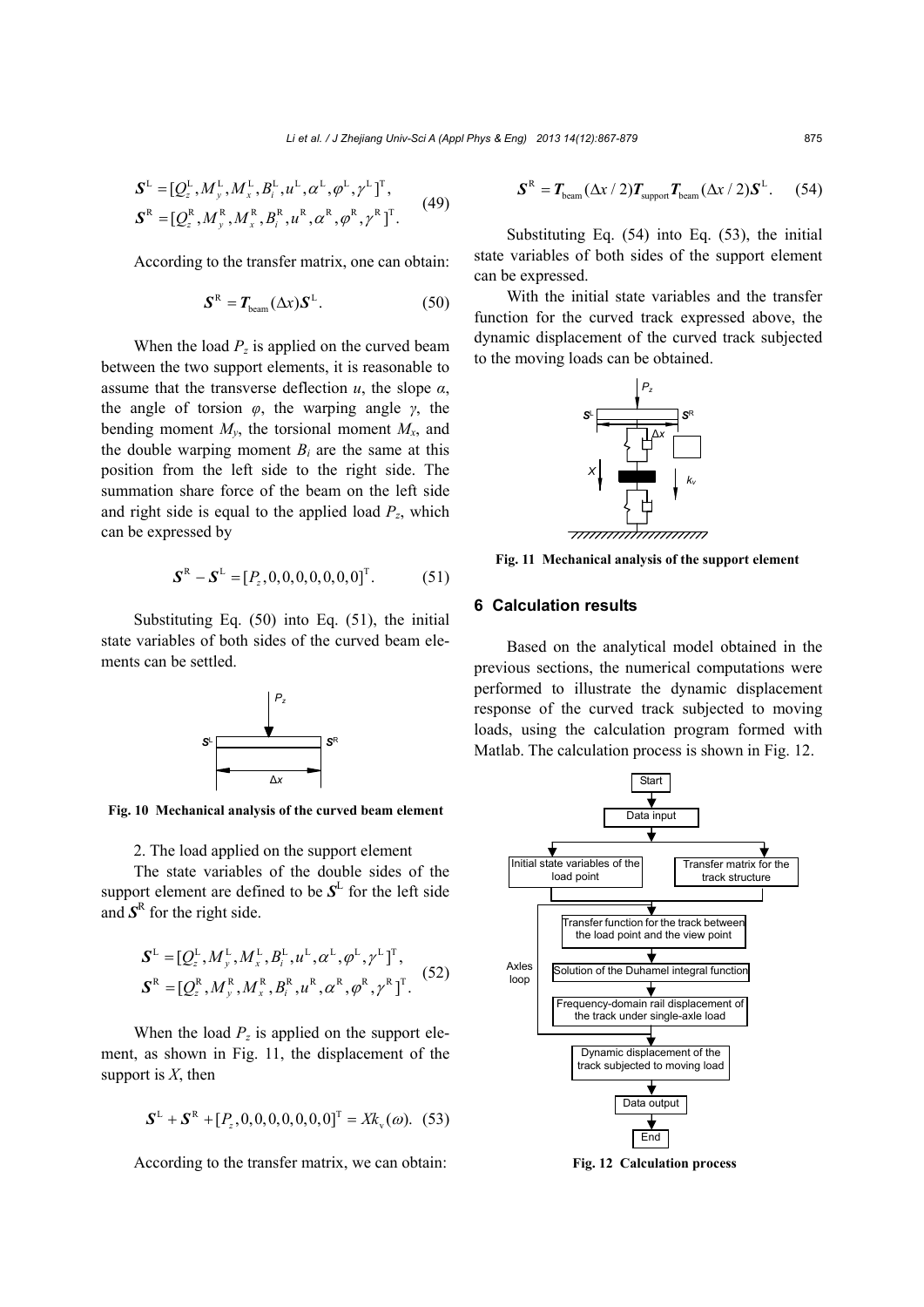#### **6.1 Model validation**

To verify the validity of the analytical model above, the midpoint vertical deflection of a simply support curved beam subjected to a single moving load was recalculated and compared with the same case in (Yang *et al*., 2001), as shown in Fig. 13.



**Fig. 13 Simply support curved beam subjected to a single moving load** 

According to (Yang *et al*., 2001), the calculation parameters of a simply support curved beam are as follows:  $a=5$  m,  $b=1.8$  m,  $\phi=30^{\circ}$ ,  $R_s=45.84$  m, the total length of the curved beam  $L=R\phi=24$  m, *E*=3.23×1010 N/m2 , *ν*=0.2, *G*=*E*/[2(1+*ν*)], *k'*=0.833,  $I_x = ab^3/12 = 2.43 \text{ m}^4$ ,  $I_y = ba^3/12 = 18.75 \text{ m}^4$ ,  $J_\theta = I_x + I_y =$ 21.18 m<sup>4</sup>,  $A=ab=9$  m<sup>2</sup>,  $V_p=40$  m/s,  $P=9.8\times29.9\times10^3$  N, and damping  $\zeta_d=0$ .

As shown in Fig. 14, the midpoint vertical deflection was calculated and compared with the results in (Yang *et al.*, 2001). It should be pointed out that the negative displacement means that the bottom of the beam is suffering with tension stresses. The results are consistent with that in (Yang *et al.*, 2001), which indicates the correctness of the analytical model presented in this study.

## **6.2 Dynamic displacement response of the curved track**

The vertical dynamic displacement response of the curved track subjected to single moving load is considered as shown in Fig. 15.

The single load  $g_k(t)=1$  N, with a constant speed of *c*=30 km/h, moves along the rail with a radius of *R*=300 m. The point *ξ* is located at 9.3 m away from the initial point of the moving load. For comparison, the vibration response of the straight track subjected to the same moving load was also obtained, according to (Liu and Zhang, 2004; Zhang, 2004).

The parameters of the track structure in the calculation are as follows: rail mass per unit length  $m_r$ =60 kg/m, elastic modulus  $E=2.10\times10^{11}$  Pa, cross section area  $A=7.60\times10^{-3}$  m<sup>2</sup>, cross section inertia

moments  $I=3.04\times10^{-5}$  m<sup>4</sup>, damping ratio  $\zeta_r=0.01$ , sleeper mass per unit length *m*s=50 kg/m, sleeper spacing  $L_{cell}=0.60$  m, bed mass per unit length  $m_b$ =260 kg/m, and the mass of the sleeper and bed are taken into account together. The fastener employed here is DTVI<sub>2</sub> fastener, of which the stiffness and damping parameters are  $k_f$ =4.0×10<sup>7</sup> N/m,  $c_f$ =5.0×10<sup>4</sup> N·s/m, respectively. The stiffness and damping parameters of the spring-damper element under the sleeper are  $k_{sb} = 1.0 \times 10^8$  N/m,  $c_{sb} = 5.0 \times 10^4$  N·s/m, respectively.



**Fig. 14 Midpoint vertical deflection of a simply support curved beam subjected to a single moving load**  (a) Calculated results; (b) Results in (Yang *et al.*, 2001)



**Fig. 15 Curved track subjected to a single moving load**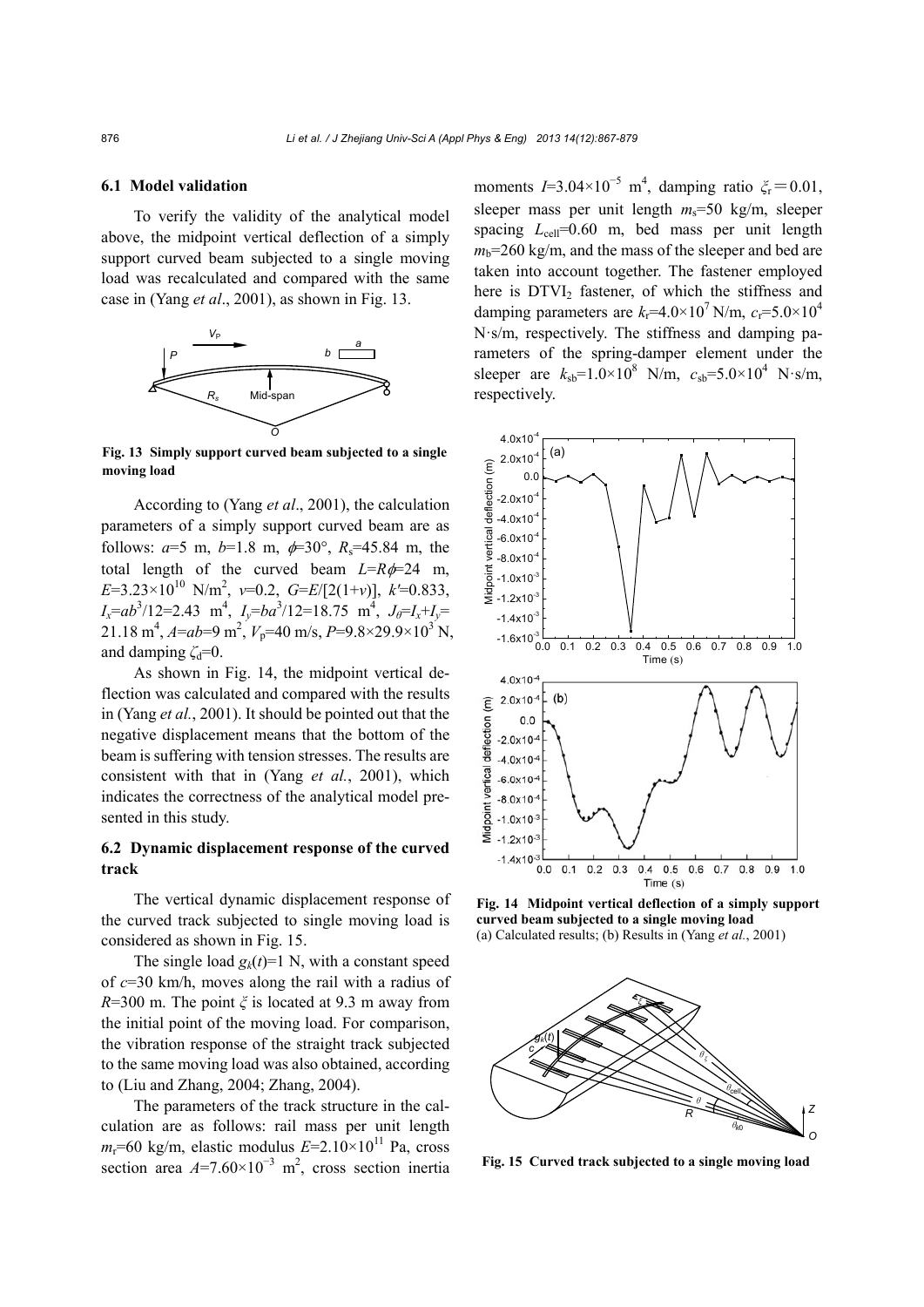As shown in Fig. 16, the vibration displacement, velocity, and acceleration of the point *ξ* on the curved track and the straight track are obtained. In order to save the computing time, the vibration in 0–50 Hz is only taken into account. According to the comparison of the time history and frequency spectrum, we can find that:

1. Under the same moving loads, the vibration

response of the curved track is larger than that of the straight track.

2. The frequencies of the peak values in the frequency spectrum are around 14 Hz, 28 Hz, and 42 Hz, which are closely related to the speed of the moving load; besides, the frequency spectrum of the curved track is more abundant than that of the straight track, which may result in more wheel-rail resonance



**Fig. 16 Vibration response of the curved track subjected to a single moving load** 

(a) Vibration displacement time history; (b) Vibration displacement frequency spectrum; (c) Vibration velocity time history; (d) Vibration velocity frequency spectrum; (e) Vibration acceleration time history; (f) Vibration acceleration frequency spectrum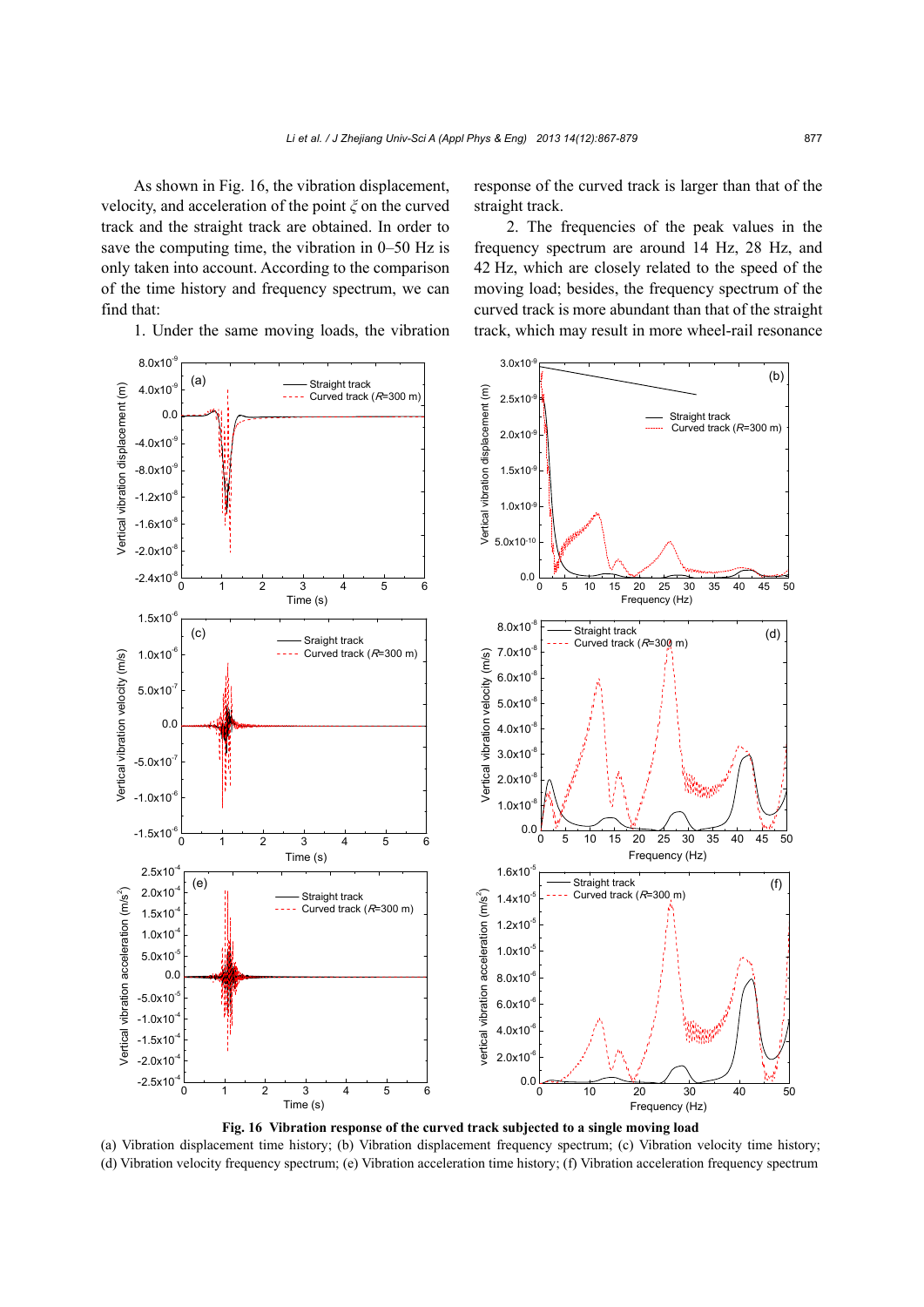and rail corrugation in the curved lines.

Then, the vertical dynamic displacement of the curved track with different radiuses (*R*=300 m, 400 m, 500 m, 600 m, 700 m) subjected to a single moving load is obtained and compared, as shown in Fig. 17.

The comparison in Fig. 17 indicates that: under the same moving load, the displacement response of the curved track decreases slightly with the increasing track radius, and the displacement response of the curved track with the radiuses greater than or equal to 600 m is almost equivalent to the response of the straight track.

As shown in Fig. 18, the curved track subjected to a series moving loads  $g_k(t)=1$  N ( $k=1, 2, 3, 4$ ), with a constant speed of *c*=30 km/h, is also considered. The radius of the curvature *R*=300 m, the distance between two adjacent loads is 8 m, and the vibration receiver *ξ* is located at 9.3 m away from the initial point of the first moving load.



**Fig. 17 Displacement responses of the straight track and curved track with different radiuses** 



**Fig. 18 Curved track subjected to a series of moving loads**

The vertical dynamic displacement responses of the curved and straight track are obtained according to the calculation program. The time history and the

frequency spectrum are both included. In order to save the computing time, the vibration in 0–50 Hz is only taken into account.

As shown in Fig. 19, the comparison of the time history and frequency spectrum indicates that: under the same moving loads, the vibration response of the curved track is larger than that of the straight track; the spectrum of the curved track is more abundant than that of the straight track, which may result in more wheel-rail resonance and rail corrugation in the curved lines.



**Fig. 19 Vibration displacement of the curved track subjected to a series of moving loads** 

(a) Vibration displacement time history; (b) Vibration displacement frequency spectrum

## **7 Conclusions**

A closed-form out-of-plane dynamic displacement response of the curved track subjected to moving loads was proposed. The track structure was modeled as a planar curved Timoshenko beam